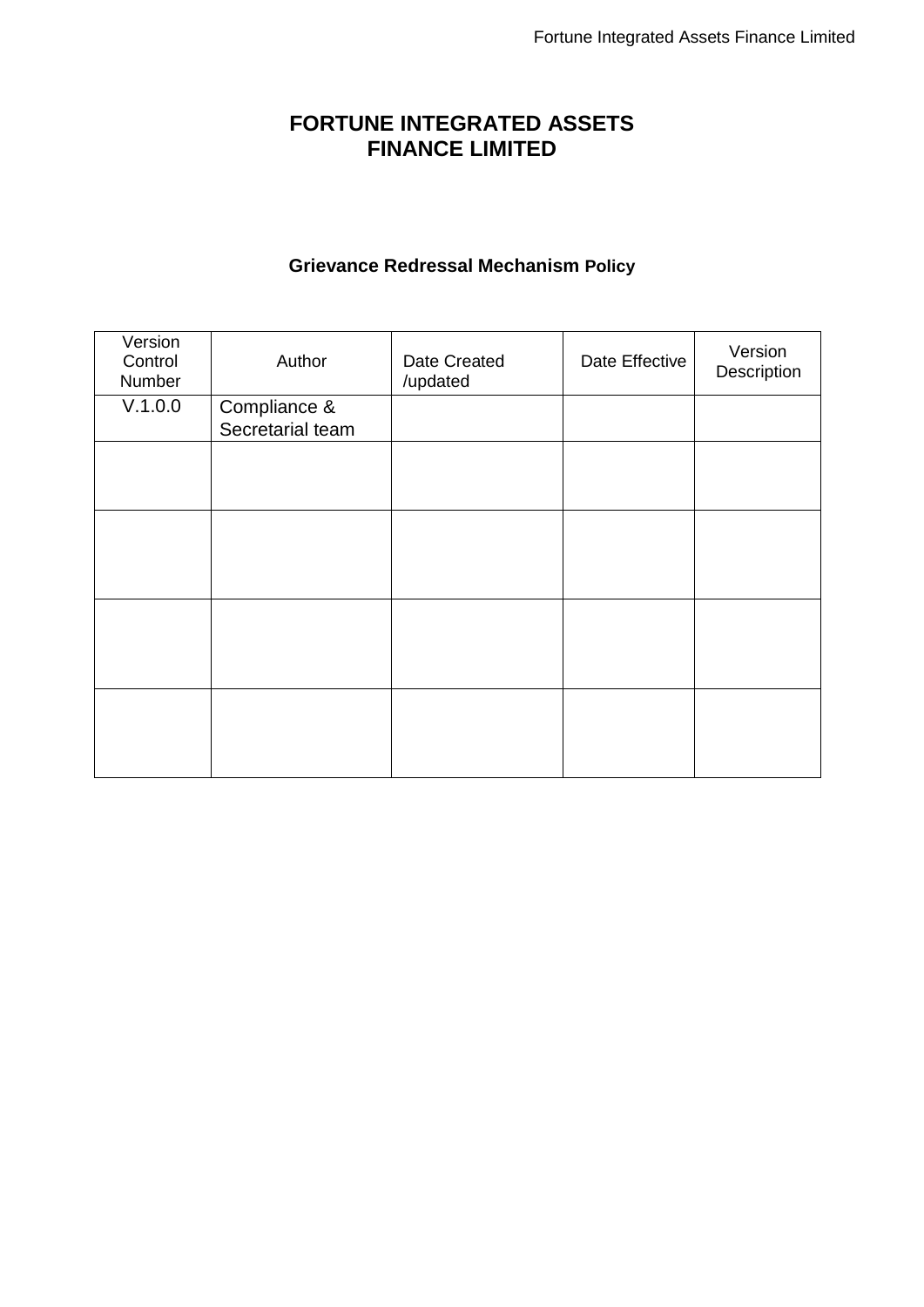## **1. Applicability:**

Customer service is extremely important for sustained business growth and as an organisation we strive to ensure that our customers receive exemplary service across different touch points.

This Policy (Grievance Redressal Mechanism Policy) is applicable to all Customers, Employees and other stakeholders of Fortune Integrated Assets Finance Limited ("the Company").

The purpose of policy is to ensure that;

- a) All customers are treated fairly and without discrimination at all times.
- b) All issues raised by customers/employees are dealt with courtesy and resolved on time.
- c) Customers are made completely aware of their rights so that they can opt for alternative remedies if they are not fully satisfied with our response or resolution to their complaint or grievance.

The Policy has been made as per the Directions / Circulars / Notification issued by Reserve Bank of India (RBI) from time to time.

#### **2. Mode of raising complaint:**

- 1. Walk in branch/Call at branch/Email: All branches are maintaining Customer Complaint/Suggestion Register (format *enclosed* to this policy) in which the complaints received are required to be noted by the branch incharge.
- 2. Suggestion/Complaint Box: Suggestion/Complaint boxes are put up at all branches & HO. Customer may drop their suggestions and/or complaints in these boxes. These boxes are opened on periodic intervals by the Branch head or at HO by customer relation officer and forwarded to the respective department for action/resolution.
- 3. Walk in HO/Call at HO/Email: Any kinds of complaints/suggestion for cases as mention in Point 3 of this policy.

All the complaints received by the Company must be recorded and tracked for end-to-end resolution as per the format *enclosed* to this policy. A MIS for the Complaint(s) showing the opening, received, resolved and pending are presented to the Management on quarterly basis. In cases where any complaints have not been resolved within 30 days then the reason for the same is also elaborated.

The department heads are responsible jointly and severally for resolving the queries and they are provided support by their teams for closure of the customer issues.

#### **3. The turn-around time for responding to a complaint is as follows:**

- i. Normal cases (other than the one mentioned below): 7 working days for normal cases.
- ii. Fraud cases, Legal cases and cases which need retrieval of documents and exceptionally old records: 17 working days.
- iii. EMI related cases: 21 working days.
- iv. Cases involving 3rd party (other Banks or financial institutions or dealership or if customer out of country): 30 to 45 working days.

Note: Branch Head will deal with the Normal cases as mentioned above.

(*If any case needs additional time, the Company will inform the customer the requirement of additional time with expected time lines for resolution of the issue*.)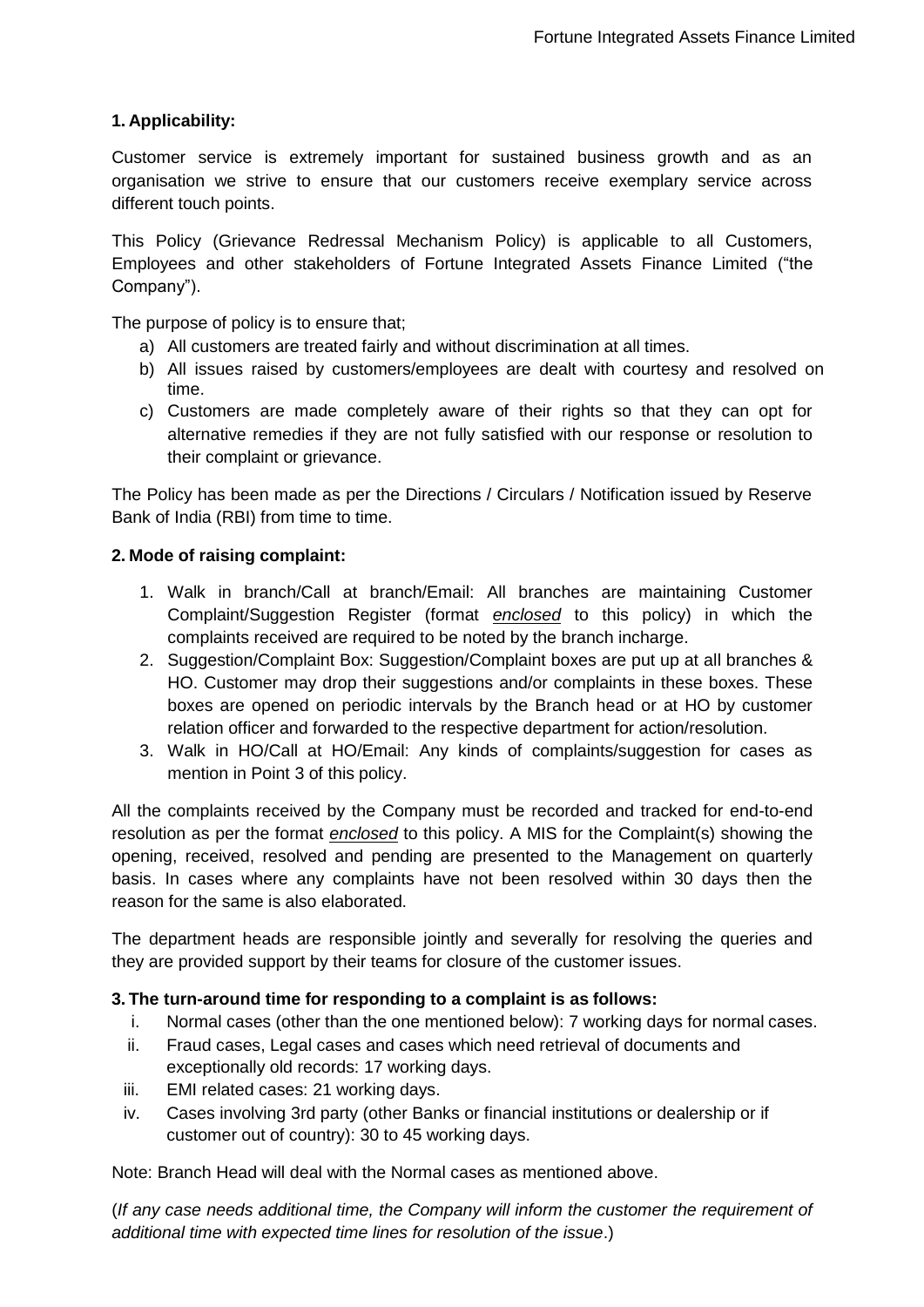### **4. Flow of complaint redressal:**



#### **5. Mechanism to handle customer complaints/suggestion:**

Customers who wish to provide feedback or send in their complaint/grievance may use the following channels between 11:00 am and 05:50 pm, from Monday to Friday (except on public holidays).

- Call our Customer Service Helpline on +91-022-40273600
- Email us at: [customergrievance@itiorg.com](mailto:customergrievance@itiorg.com)
- Write to us at the below mentioned address: Fortune Integrated Assets Finance Limited, Naman Midtown, A Wing, 21<sup>st</sup> Floor, Senapati Bapat Marg, Elphinstone Road, Mumbai – 400013, Maharashtra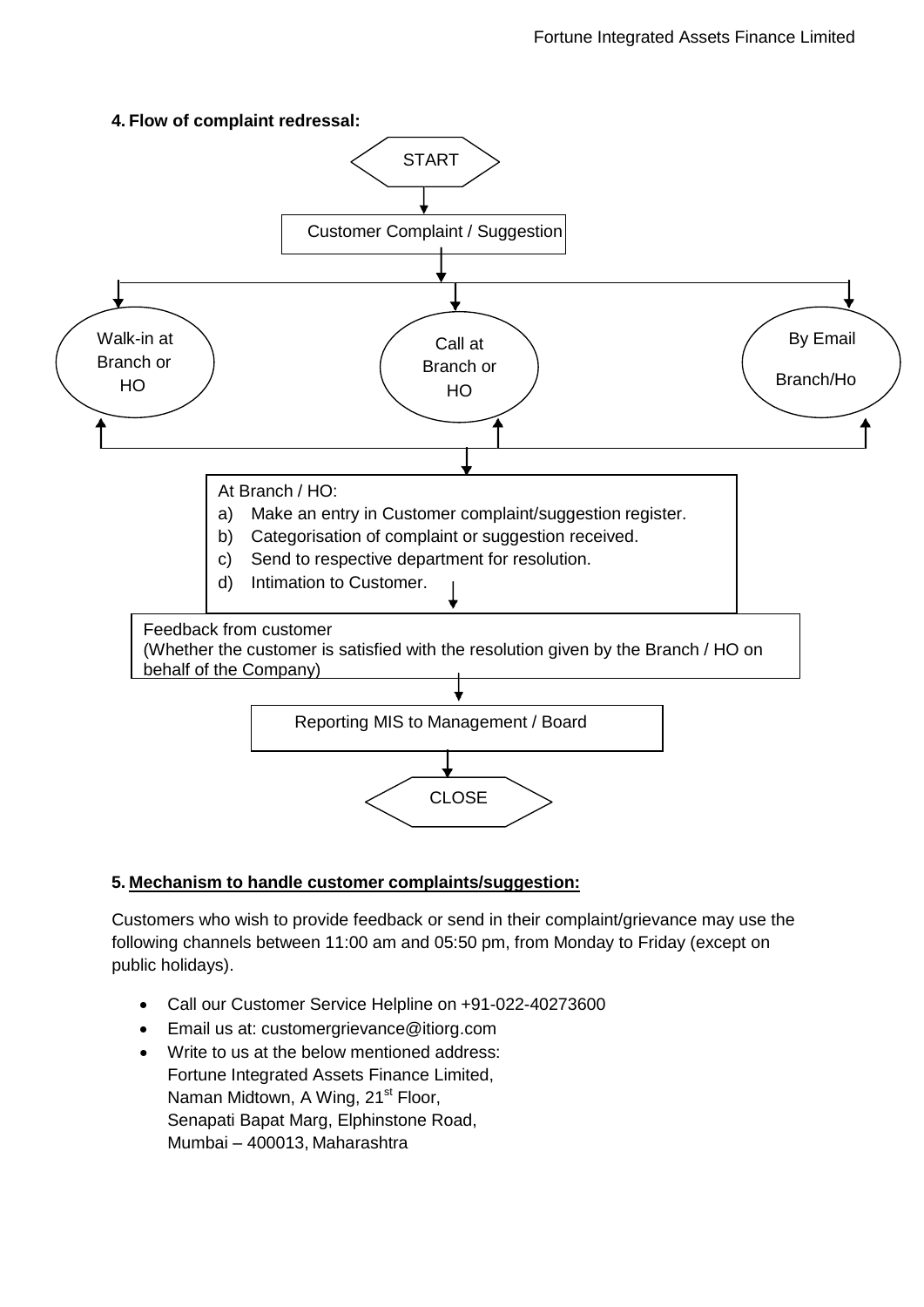In case the complaint is not resolved within the given time or if the customer is not satisfied with the solution provided by Company, the customer can approach the Grievance Redressal Officer at:

Name: Mr. G.Muthu Kumar Tel.No.:+91-022-40273600 Email Id: [kummar@itiorg.com](mailto:kummar@itiorg.com)

If a customer is not satisfied with the resolution provided through various channels or if the complaint/dispute is not redressed within a period as mention in Point 3 above, the customer may appeal to Officer-in-Charge of the Regional Office of Department of Non-Banking Supervision of RBI under whose jurisdiction the Registered Office of the Company falls. The details of DNBS is as given below:

> The Reserve Bank of India, Department of Non-Banking Supervision, Mumbai Regional Office, 3<sup>rd</sup> Floor, Opp. Mumbai Central Railway Station, Byculla, Mumbai - 400008 Phone : +91 - 022 - 23084121 Fax : +91 - 022 - 23099122 Email id: [dnbsmro@rbi.org.in](mailto:dnbsmro@rbi.org.in)